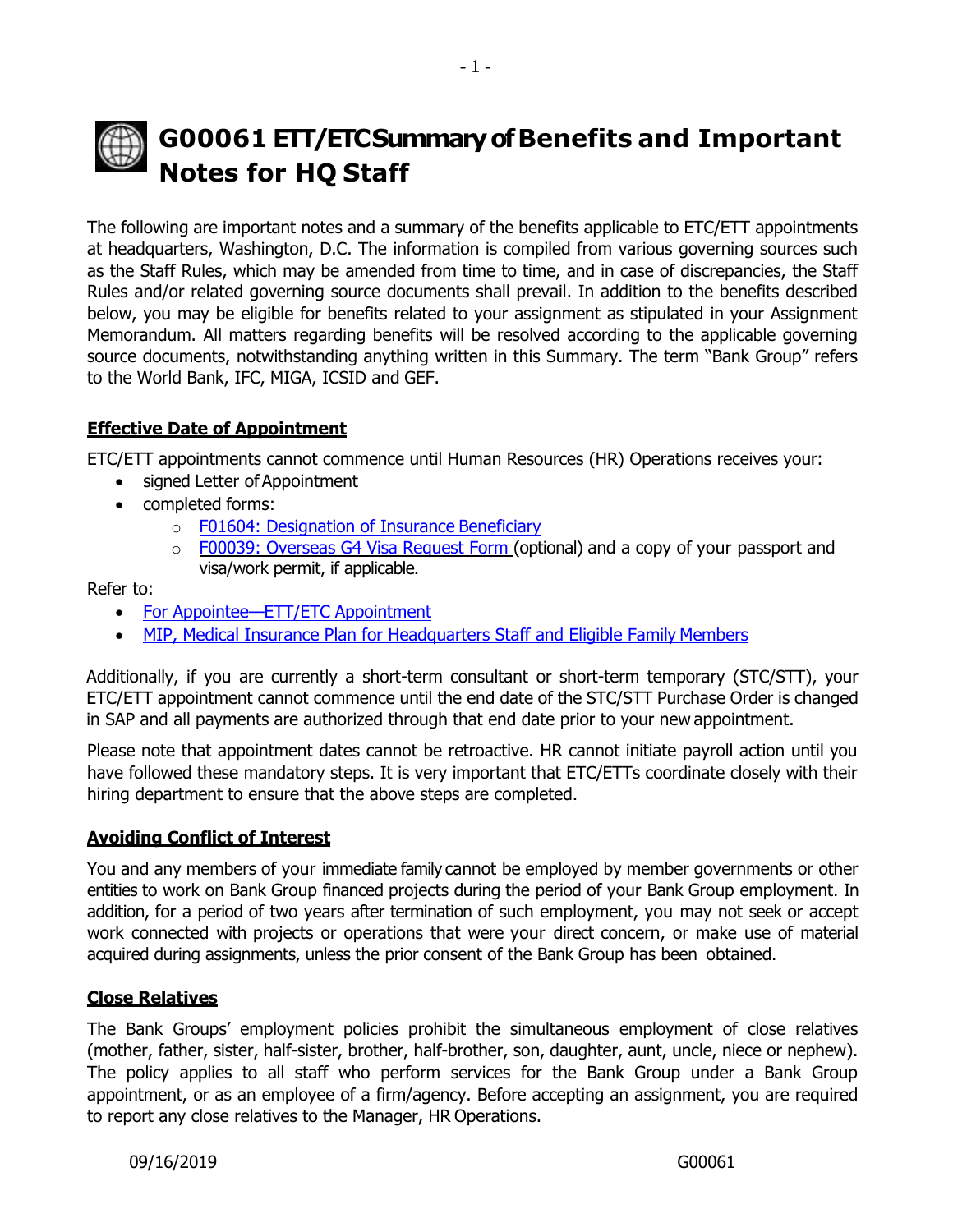#### **Employing Spouses/Domestic Partners**

The spouse or domestic partner of a staff member who meets the normal selection standards may be employed by the Bank Group. A spouse or domestic partner may be assigned to the same vice presidency or department, if neither supervises the other, directly or indirectly, and if their duties are not likely to bring them into routine professional contact. They may not be assigned to the same division or equivalent unit. A spouse or a domestic partner of a staff member may be assigned to the same country office, provided that neither supervises the other, directly or indirectly, and provided that the Vice President responsible for the country office, in consultation with the Manager, HR Operations, or the Director, Human Resources, for Bank or MIGA Staff, or IFC Director, Human Resources, for IFC Staff, approves the assignment.

#### **Security Clearance**

Security clearance is mandatory for all staff members and may take as long as three months to be completed. Please feel free to check the status of your clearance at any time by logging in directly to the vendor's system, using the same log-in information as when you provided your screening documentation. If you have further questions about the status of your clearance, please send an email to HR Recruitment Services.

#### **U.S. Visas**

ETCs/ETTs, must have or obtain an appropriate visa and/or work authorization before undertaking any assignment for the Bank Group in the U.S. Obtaining visas or authorizations can take time; therefore, you are advised to start the process immediately upon receipt of your appointment letter, if required. Valid work authorization includes any of the following:

- U.S. citizenship;
- U.S. Permanent Resident status ("green card");
- Pending U.S. permanent resident status with valid Employment Authorization Card (work permit); or
- U.S. Asylum status with a valid work permit; or
- U.S. Refugee status with a valid work permit; or
- G4 visa, requested by World Bank Group's HR Operations through a U.S. Consulate/Embassy outside the U.S. (no fee for a G4 visa). **U.S. citizen staff and their dependents are ineligible**  for G4 visa services; or
- A dependent "A" (diplomatic) visa, with a valid work permit.

Incoming staff residing in the U.S. on all other non-immigrant visas not listed above must obtain a G4 visa prior to employment with the Bank Group. A person in the U.S. on B1/B2 (visitor/tourist) or Visa Waiver Program is not authorized to work in the U.S., and must obtain a G4 visa outside the U.S.

For staff on a G4 visa, dependent G4 visas are available for immediate family members (spouse, unmarried children under age 26, or parents/parents-in-law) to accompany the staff to the U.S. and to reside in the U.S. while the staff member is employed by the Bank Group and based in the U.S.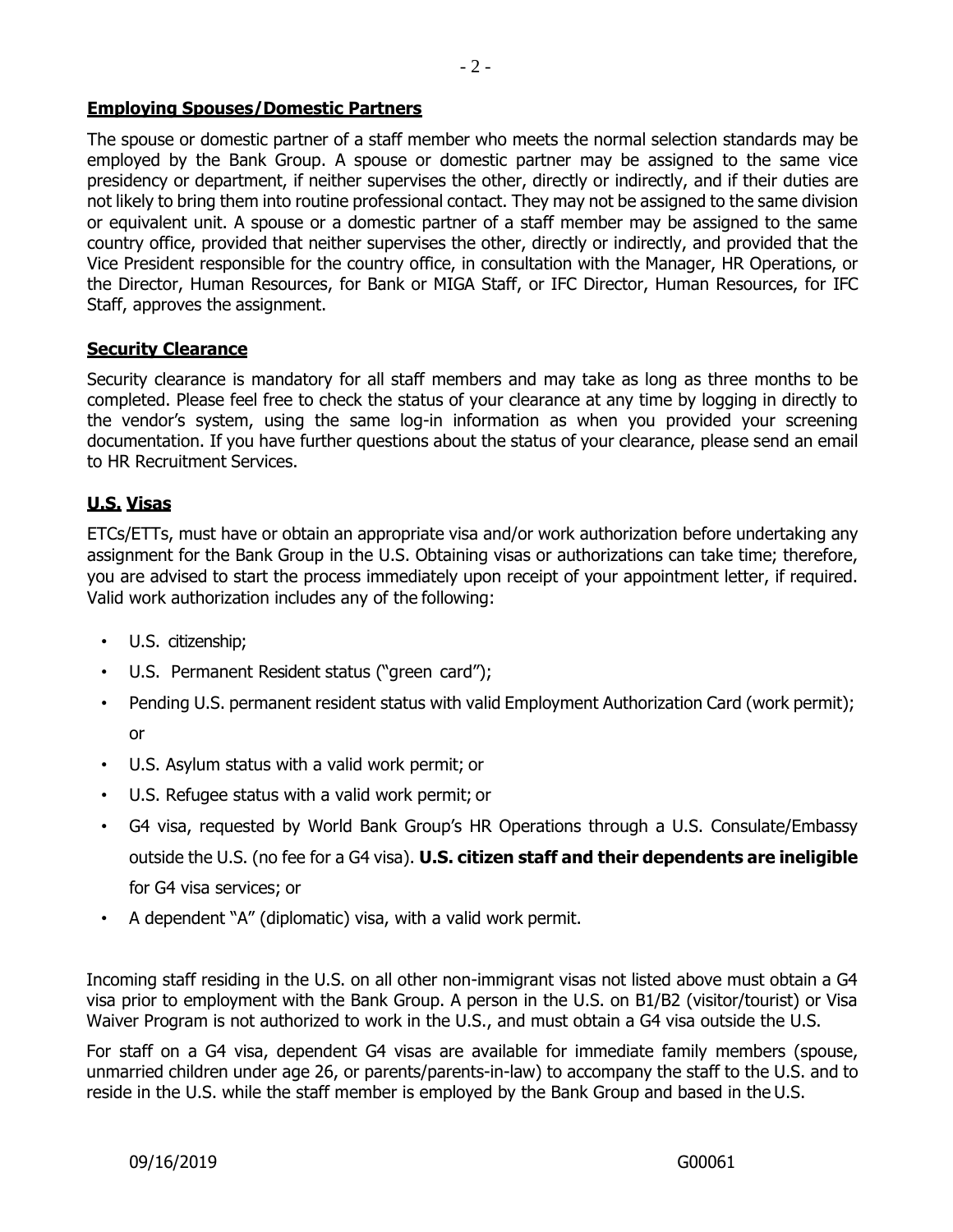G4 visas for staff and dependents typically can be renewed within the U.S., and the G4 staff member is obligated to provide any mandatory documentation to support such a renewal of a dependent G4 visa.

#### **Domestic Partners and Same-Sex Spouses: U.S. Visa Issues**

Same-sex spouses who have a legally recognized marriage certificate are eligible for dependent G4 visas to enter and reside in the U.S. Same-sex spouses on a valid dependent G4 visa may also apply for a Driver's License and Work Authorization in the United States. Domestic partners (opposite or same sex), per Department of State guidelines, are **ineligible** for dependent G4 visas.

## **G4 Spouse and Dependent Employment**

G4 dependents may apply through the Bank Group's HR Operations to the U.S. State Department and the U.S. Citizenship and Immigration Services (USCIS) for a work permit that authorizes work in the U.S. while in G4 status. The Work Authorization process takes up to four months (and occasionally longer) due to mandatory security checks in place since September 11, 2001. The delay occurs as the U.S. government processes the application; the Bank Group has no influence or control over the process or the delay. Most types of jobs, in particular professional positions, are eligible.

## **Special Note for Spouses on Non-G Visas with U.S. Work Authorization**

U.S. immigration regulations require that any individual entitled to a G4 visa, such as anon-immigrant spouse of a World Bank Group staff member holding a G4 visa, must be issued a G4 visa if the individual resides in the same household of the G4 staff member. [U. S. State Department, Reference: 22 CFR Sec. 41.24(b)(4)]. The sole exception to this rule is for A-visa holders (diplomats).

This means that a spouse currently working in the U.S. on an H1B visa or other non-immigrant visa (other than an A-visa) with work authorization must change to a G4 dependent visa at the same time as the staff member obtains his/her G4 principal visa. The spouse must stop working from the time his/her status has changed to G4 dependent, until he/she is in receipt of a valid work authorization under the G4 dependent visa. The spouse can submit the application for a work authorization only after the:

- a) Staff member obtains the G4 principal visa, and
- b) Staff member commences employment with the World Bank Group, and
- c) Spouse has obtained the G4 dependent visa and is physically present in the U.S.

The process of obtaining a G4 dependent work authorization may take approximately up to 4 months.

# **G5 Visa**

G4 visa holders may employ, under the G5 Visa program, a domestic employee to work in their household as a child/elder care provider, nanny, housekeeper, etc. U.S. citizens, permanent residents and staff holding any other visas other than a G4 are not eligible. The World Bank Group facilitates issuance of G5 visas for domestic employees, however many restrictions apply from both the U.S. State Department and the World Bank Group. G5 domestic employment is governed by U.S. and by local city employment laws. A prospective domestic employee must be unrelated to the G4 staff member by blood or marriage, be at least 17 years old, and should be a domestic by trade and experience. Domestic employees may work only in the home of the sponsoring G4 employer, and nowhere else in the U.S. For the terms and conditions refer to the [G5 visa](http://www.worldbank.org/en/about/unit/human-resources/request-g5-visa-for-a-prospective-domestic-employee-residing-outside-the-us?cq_ck=1553523949254) section.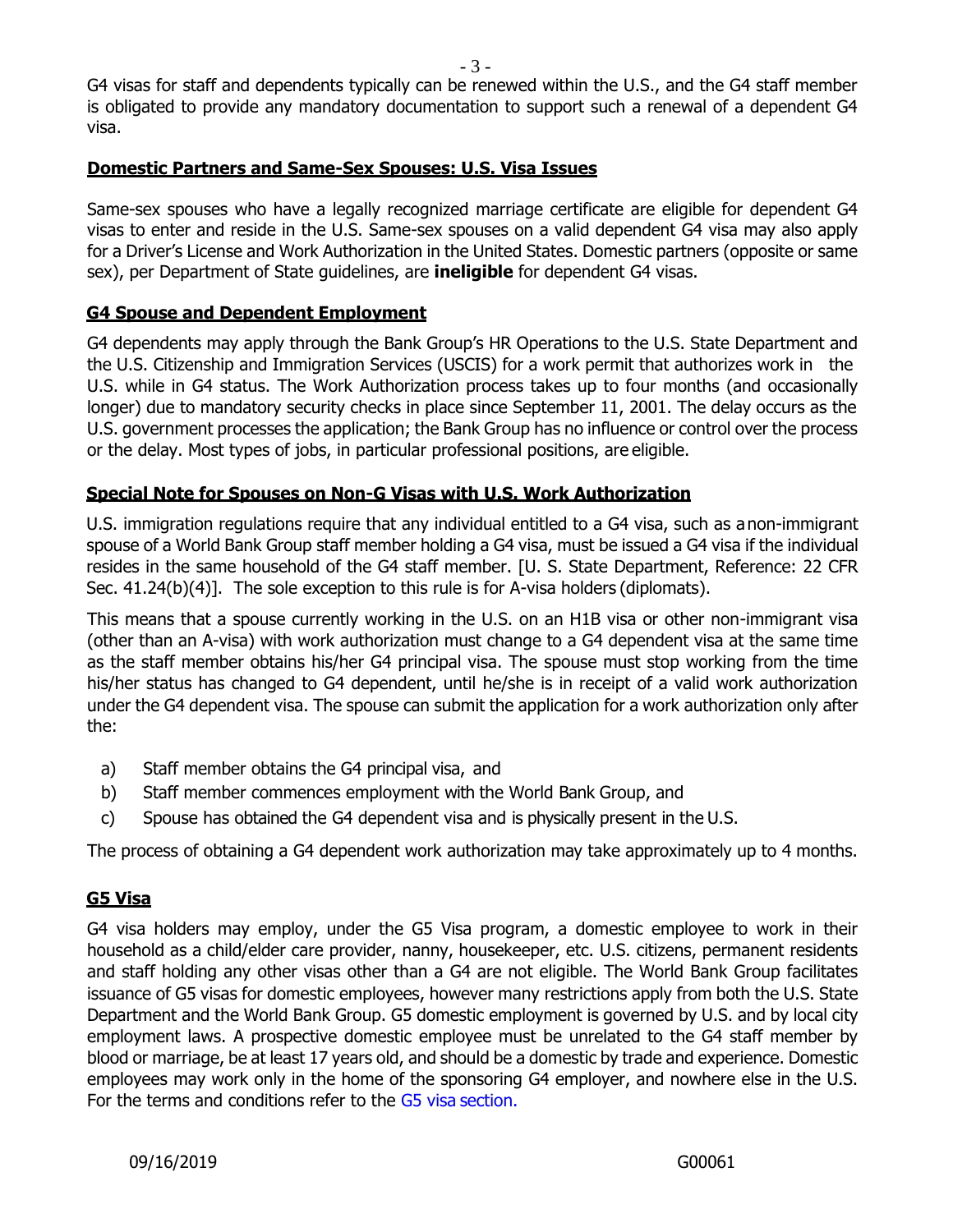# **Domestic Partners**

The World Bank Group recognizes domestic partnerships that meet the following criteria:

- The parties are not related by blood to a degree that would bar marriage where the parties reside.
- The parties are not married to anyone else.
- The parties are each other's sole domestic partner and intend to remain so indefinitely.
- The parties are legally competent to contract and of lawful age tomarry.
- The parties have resided together in the same residence for at least 12 months and intend to do so indefinitely.
- The parties have been jointly responsible to each other for basic living expenses and welfare for at least 12 months.

Registered domestic partners (and their children) receive spousal benefits with the exception of Dependency Allowance.

# **Orientation**

The Bank group has made available an ETT/ETC eLearning module, called "Overview of the WBG for ET" and available on the Open Learning Campus (OLC) website. This eLearning module provides an overview of the WBG, its work, services and tools available to ETs. We encourage all new ETs to take that learning. The module covers nine topics, which can be taken either at one sitting (duration of 1 hour) or over time.

## **Travel**

The World Bank Group requires all ETCs and ETT to obtain Country Clearance prior to departing on mission. If you are travelling within 5 days of signing this contract, you must send a copy of your itinerary, contact information while on trip (mobile phone/email), and trip purpose to Country Clearance Officers assigned to each country on your itinerary. Please contact your manager to facilitate the clearance prior to your travel.

## **Administrative Procedures**

Your hiring department will coordinate requests for an Outlook account and access to Bank Group systems such as TRS, LARS, and PeopleSoft.

## **Leave**

You accrue two personal days of leave for each full month of Bank Group service. These personal days may be used for any purpose such as annual leave, illness, family leave, maternity leave, paternity leave, etc. Upon termination of your ETC/ETT appointment, up to 30 days of unused leave is reimbursed to you based on your final salary.

# **Holidays**

You enjoy all Bank Group holidays and closures applicable to the country of appointment.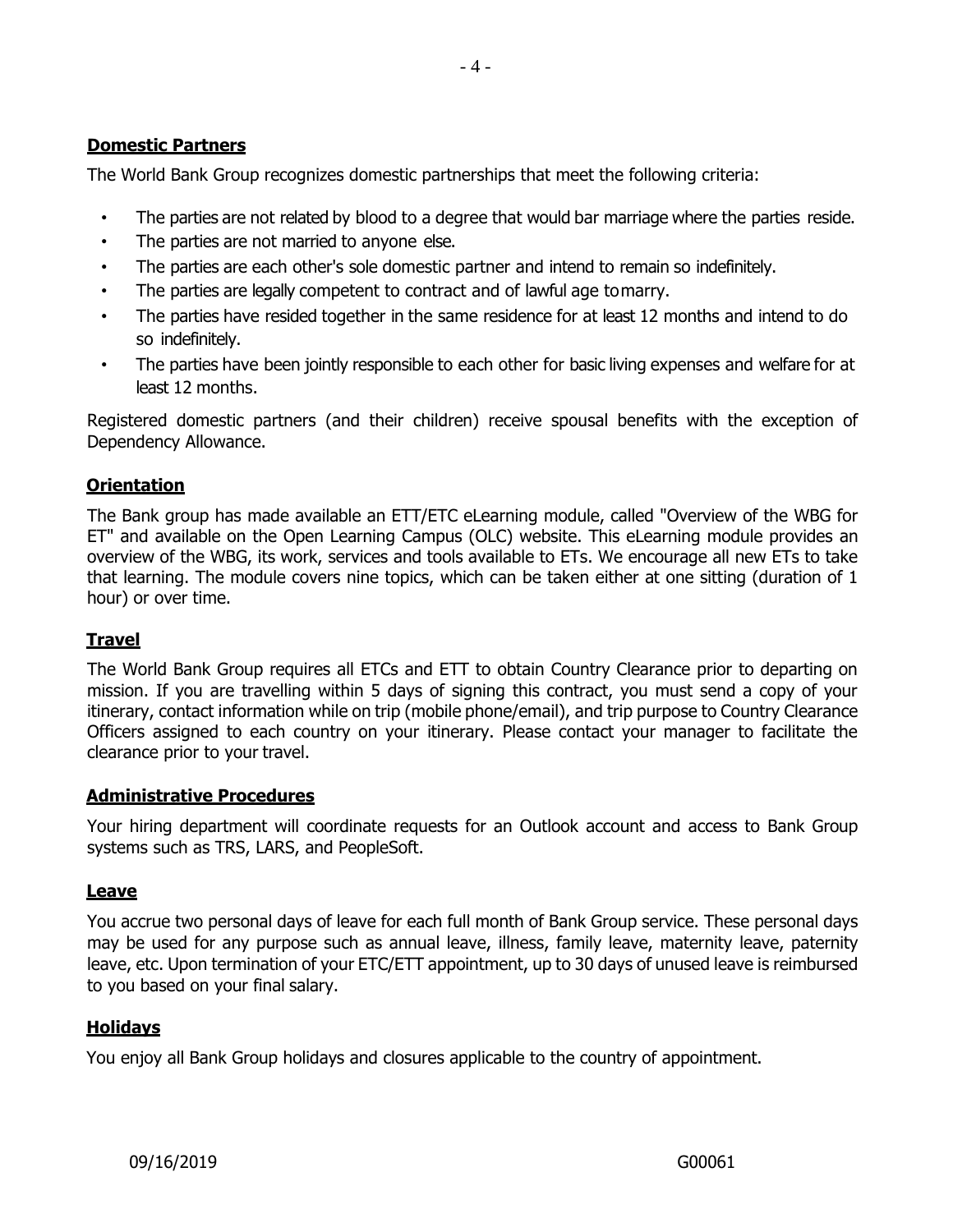#### **Maternity Leave**

Maternity leave is absence from duty with pay available to a female staff member in connection with the delivery of her child. Female staff members with ETC/ETT appointments are eligible for 20 working days of maternity leave in connection with the delivery of her child and up to an additional 40 working days of unpaid leave for maternity purposes through Leave Without Pay.

## **Overtime**

Overtime is work performed in excess of your regular work week beginning on Monday and ending on Sunday. Personal leave and official holidays are counted as time worked in computing the work week required before overtime payment is made. Only ETT appointments are eligible to be paid for overtime work.

## **Termination Payment**

Upon termination of your ETC/ETT appointment, you will receive a payment of 15% of final salary for each year and fraction of a year of ETC/ETT service.

# **Credit Monitoring and Identity Protection Services**

 In response to global threats to personal privacy and security, and as a prudent cyber security measure, the World Bank Group has decided to offer credit monitoring and identity protection products and services at no cost to its eligible staff.

This is a voluntary benefit. If you choose to enroll, you will be requested to provide personal identifiable information to the service provider and enter into a contractual relationship with the company. You will also be bound by provider's terms and conditions, including for dispute resolution purposes.

Your benefit coverage will stop when you leave the Bank Group. You will however have the option to maintain the coverage at your own cost.

# **World Bank Group 401(k)**

As of July 1, 2009, the Bank Group sponsors an optional savings plan to Bank staff holding Headquarters appointments, including staff holding ETT/ETC appointments. Enrollment is voluntary and is open to US nationals and non-US nationals. For more information, access the [HR 401\(k\) website](https://worldbankgroup.sharepoint.com/sites/hr/Pages/SPC/World-Bank-Group-Headquarters-401k-Plan-04072018-165446.aspx) ("friendly URL" is 401k or from HR home page, search for "401k" – available only in the intranet).

## **Medical Insurance Plan (MIP).**

The Bank Group sponsors a comprehensive medical/dental/vision/prescription drug insurance plan for ETC/ETT staff members and their eligible dependents. Enrollment for ETC/ETT staff is limited to MIP option B, and is processed by HR Operations manually, based on the enrollment information provided. Contributions, shared by the Bank Group and the staff member, are deducted from each paycheck. Benefits are maximized by using providers who participate in the Bank Group's preferred provider network.

Enrollment in the MIP is optional. Coverage is effective on the entry on duty date, provided enrollment is completed within 60 days of entry on duty. Staff who do not submit any enrollment decision (waiver or enrollment) are automatically enrolled without dependent coverage retroactive to the entry on duty date.

For dependents, enrollment must be provided within 60 days of the staff member's entry on duty or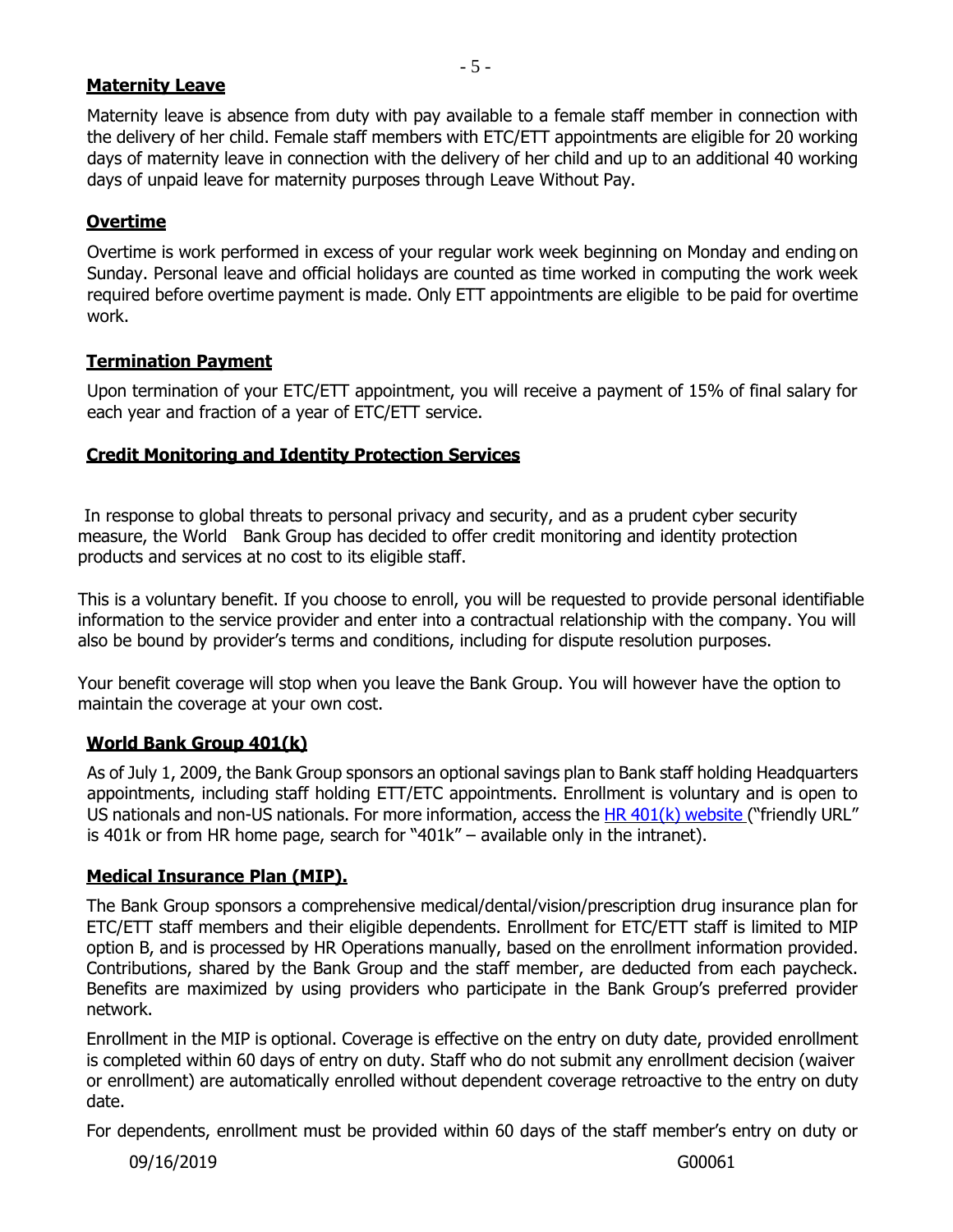the initial eligibility of the dependent via a life event (e.g., marriage after appointment), whichever occurs later. Newly born or adopted children must be added within the first year of the event, with coverage retroactive to the date of the event. If a dependent enrollment is not received within the required timeframe, the dependent(s) will not be eligible for enrollment in the Bank's health insurance plan until the next open enrollment period, which typically takes place between October and November each year with coverage effective the following January.

Biological, foster or legally adopted children under age 26 of a staff member or the spouse or domestic partner of the staff member (i.e., a stepchild) who are registered with the World Bank Group are eligible to participate in the MIP. Please note that eligibility for dependency allowance for children per Staff Rule 6.02 differs from eligibility for MIP coverage. A mentally or physically handicapped child may be eligible for coverage beyond age 26 if the onset of the handicap occurred prior to age 26. Please contact HR Operations for additional details. A grandchild of a staff member is eligible to participate in the MIP only if he or she is the child of that staff member's dependent child per Staff Rule 06.02 Dependency (Tax Equivalency) Allowances, and only for the duration the child (the parent of the grandchild) meets the criteria of a dependent child under Staff Rule 06.02 Dependency (Tax Equivalency) Allowances. An unmarried dependent parent or parent-in-law residing in your household may be eligible for a separate, unsubsidized Sponsored Plan coverage.

ETC/ETT service does not accrue as service towards eligibility for Retiree MIP.

# **Life Insurance Plan**

The Bank Group sponsors a Group Term Life Insurance Plan. ETC/ETTs automatically receive Bankpaid basic coverage of one times annual net salary at no cost. (For staff members paid a gross salary, the net salary is calculated as 75% of the gross salary.) The contractual beneficiary is the spouse, if alive, or the ETC/ETT may designate an alternate beneficiary at any time. ETC/ETTs are not eligible to participate in the Bank Group's Optional Group Term Life insurance programs.

## **Accidental Death and Dismemberment Insurance Coverage**

The Bank Group sponsors a Group Accident Insurance Plan providing coverage for ETC/ETTs in the event of accidental death or dismemberment while on authorized official Bank Group travel away from home. ETC/ETTs automatically receive coverage of three times net annual salary, at no cost, subject to a minimum of \$100,000 and a maximum of \$250,000. For ETC/ETTs paid on a gross basis, "net annual salary" for purposes of this insurance benefit, is calculated by taking 75% of the gross salary. Deaths from certain causes are excluded, including death during service with armed forces of any country, suicide, death from illness or infectious disease, or deaths in airplane accidents where the ETC/ETT was part of the airplane crew. An additional benefit of three times net annual salary (maximum \$100,000) is payable as a result of a covered accidental death due to an aircraft accident. An additional benefit of three times net annual salary (minimum \$50,000, maximum \$250,000) is payable as a result of a covered accidental death due to an act of war (declared or undeclared). If both the additional aircraft benefit and the additional war risk benefit apply, only the war risk benefit would be paid. Bankpaid Accidental Death and Dismemberment insurance may provide partial benefits in the event of dismemberment, permanent and total paralysis, or loss of eye(s), speech or hearing.

<sup>&</sup>lt;sup>1</sup> For example, if an unmarried child parents a child (the staff member's grandchild), the grandchild can be covered by medical insurance while the child remains a dependent. If the child married, dependency would end and thus the grandchild's coverage would end. However, the child only could remain covered under the medical insurance the last day of the months in which he/she turns age 26.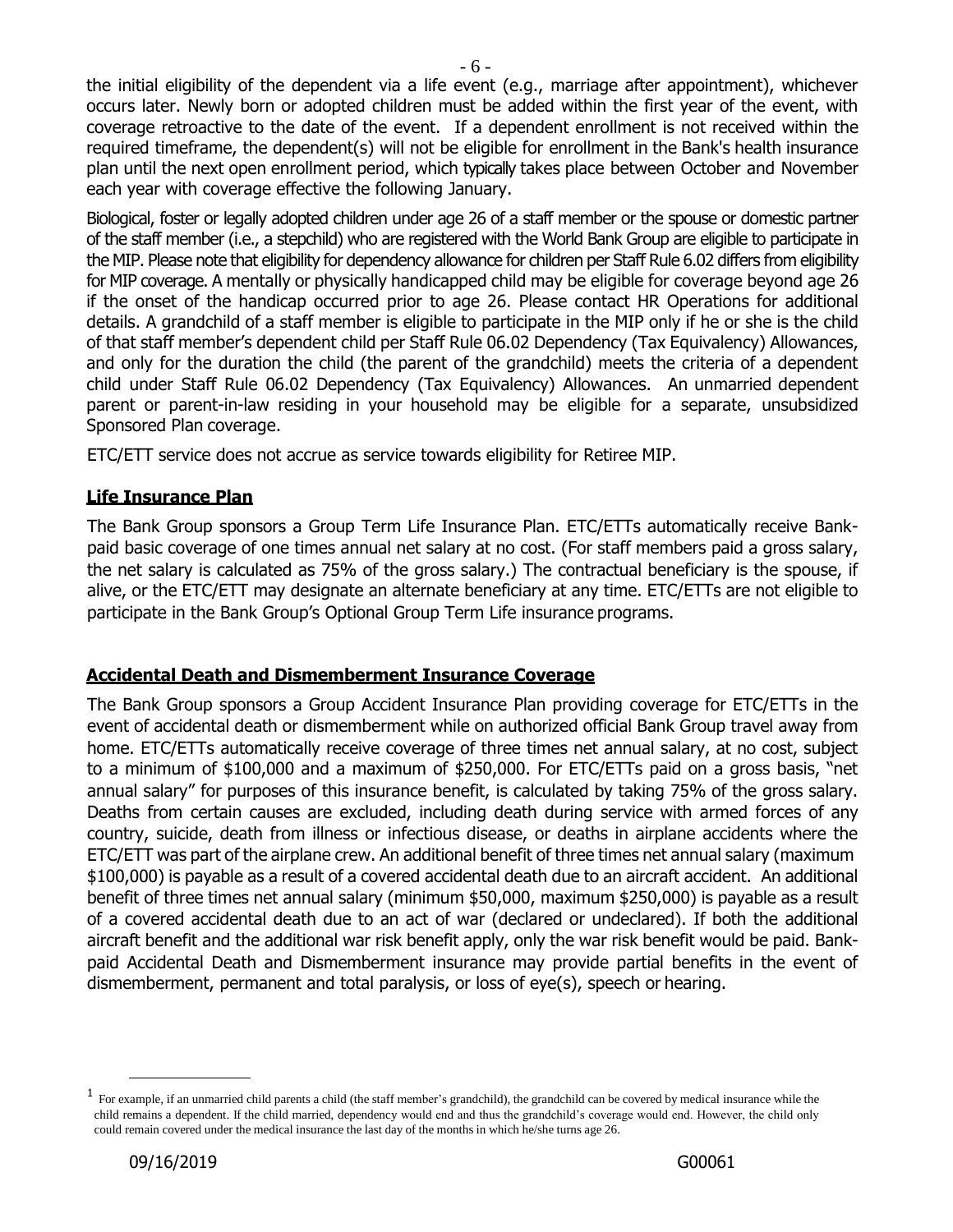#### **Worker's Compensation Insurance**

The Bank Group provides Worker's Compensation Insurance protection for injuries arising directly out of and in the course of your employment and provides benefits in accordance with the District of Columbia Worker's Compensation Act. The term "injury", as defined in the Act, means "accidental injury or death arising out of and in the course of employment and such occupational disease or infection arising naturally out of such employment..." Refer to **Staff Rule 6.11** for more information.

#### **Accompanying Baggage Insurance**

ETC/ETTs are covered by Accompanying Baggage Insurance up to a maximum of \$4,000 against the loss of, or damage to, accompanying baggage during official travel. This insurance covers ordinary personal effects normally carried by travelers, but it only provides limited coverage for valuables such as cameras, furs, jewelry, etc., and it does not cover such items as airline tickets, currency, passports, or any kind of documents. Contact Willis Relocation Risk Group, administrator of the Bank's Accompanying Baggage Insurance program, via email: [Maria.Torales@WillisTowersWatson.com \(](mailto:Maria.Torales@WillisTowersWatson.com)cc: [WRRG.WB@Willis.com\)](mailto:WRRG.WB@Willis.comf) for additional information or to report a loss.

#### **Work Life Services**

The Bank Group has several services to support staff and their families during and after appointment. Among these services are the Work Life Services and the World Bank Family Network (WBFN) that provide assistance to staff, spouses and domestic partners. Once available, the Human Resources Operations will provide the names of spouses registered domestic partners to these units. In addition, the Bank Group offers briefing sessions for spouses and domestic partners. These sessions provide information of critical importance to families, particularly for those new to the U.S. Spouse/domestic partners are strongly encouraged to attend one of these sessions. Married and partnered ETC/ETTs will receive an email invitation providing session details after family information for eligible dependents has been registered.

#### **Taxes – U.S. Nationals Only**

All U.S. nationals, including those U.S. nationals who are also nationals or nationals of another country, are paid on a gross basis and are subject to taxation on their Bank Group income, regardless of their place of residence. Bank Group gross income will be reported to the IRS on a Form W2, and that amount must be reported as wages on state and federal income tax returns. As a U.S. employee of an international organization, an ETC/ETT is also responsible for self-employment taxes (in lieu of FICA and Medicare withholding) on the portion of gross income that relates to services within the U.S. for the Bank Group. The Bank Group does not withhold taxes from salary payments, and a tax allowance is not payable on a U.S. ETC/ETTs gross salary. Therefore, each U.S. citizen ETC/ETT is responsible for payment of quarterly estimated taxes to state and federal authorities. For U.S. income tax reporting purposes, each ETC/ETT must notify the Tax Office of any change of address. For general questions regarding taxes, please contact Tax Office (email: [Taxoffice@worldbank.org,](mailto:Taxoffice@worldbank.org) telephone: 202-458- 4191, Tax website: [Taxportal\)](https://spappscsec.worldbank.org/sites/Accounting/tax/Pages/default.aspx).

#### **Disabilities**

If anETC/ETT staff member requires any special accommodations, the Human Resources Manager should be contacted.